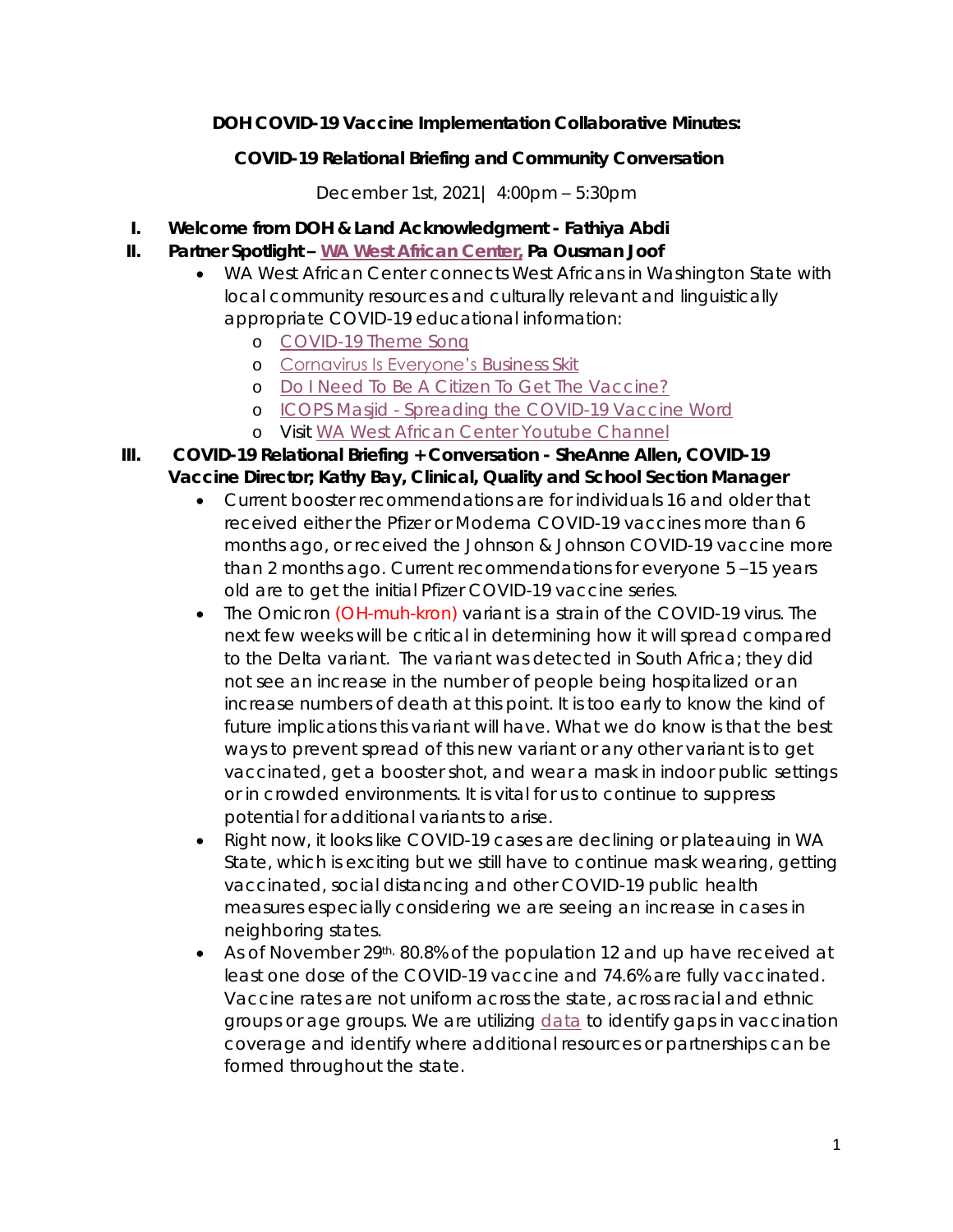- Our<https://vaccinelocator.doh.wa.gov/> website can now filter vaccine appointments by vaccine type, accessibility options, and children and youth friendly services options such as providers who utilize mature minor doctrine.
- Through the [Care-A-Van,](https://www.doh.wa.gov/Emergencies/COVID19/Vaccine/CareaVan) we administered 3,000 doses and hosted over 100 caravans in WA State. Events for 2022 are underway. Interested in hosting a Care-A-Van event, visit [here!](https://www.doh.wa.gov/Emergencies/COVID19/Vaccine/CareaVan)
- Upcoming health promotion and education campaigns: new toolkit to help schools host a vaccine clinic, ongoing social media to educate parents, a new video about misinformation, new blog topics, and printing materials in additional languages.
- There is currently a decline in flu vaccine rates. Please help us spread the word and get your flu vaccine! Influenza (Flu) Vaccine :: Washington State [Department of Health](https://www.doh.wa.gov/YouandYourFamily/Immunization/DiseasesandVaccines/InfluenzaFluVaccine)
- **Community Question:** Can you speak more to the mix and match of booster doses?
	- o **Answer:** You can get a different vaccine for your booster dose than the vaccine you got for your primary series. The CDC made their decision following a careful review of the latest data (Moderna, Johnson & Johnson, mix and match boosters), and robust and deliberative discussion around booster shots. People ages 16 and 17 may only get the Pfizer vaccine for their booster dose.
- **Community Question:** If somebody took the AstraZeneca vaccine in Africa and is interested in receiving the booster vaccine, would they be able to receive any of the 3 vaccine types in the U.S.?
	- o **Answer:** For an individual that completed the AstraZeneca COVID-19 vaccine series more than 6 months ago, they can get a booster dose. If they have *not* completed an initial AstraZeneca COVID-19 vaccine series, they can restart the COVID-19 vaccine series in the U.S.
- **Community Question:** For children that have been vaccinated for 6 months or longer, are they eligible to get a booster dose?
	- o **Answer:** At this point, the recommendations for receiving a booster dose are only for those 16 years old and older or those who are considered moderately to severely immunocompromised.
- **Community Question:** Do you need to restart the COVID-19 vaccine series if you go past the recommended six months?
	- o **Answer:** The goal is to get as close to that six-month mark for the Pfizer or Moderna vaccine, or the two-month mark for the Johnson and Johnson vaccine, but it is not necessary to restart the series if you are past these timelines.
- For more information, please visit: [https://www.doh.wa.gov/Emergencies/COVID19/VaccineInformation/Va](https://www.doh.wa.gov/Emergencies/COVID19/VaccineInformation/VaccineBoosterDoses) [ccineBoosterDoses.](https://www.doh.wa.gov/Emergencies/COVID19/VaccineInformation/VaccineBoosterDoses) The recommendations around vaccines and the new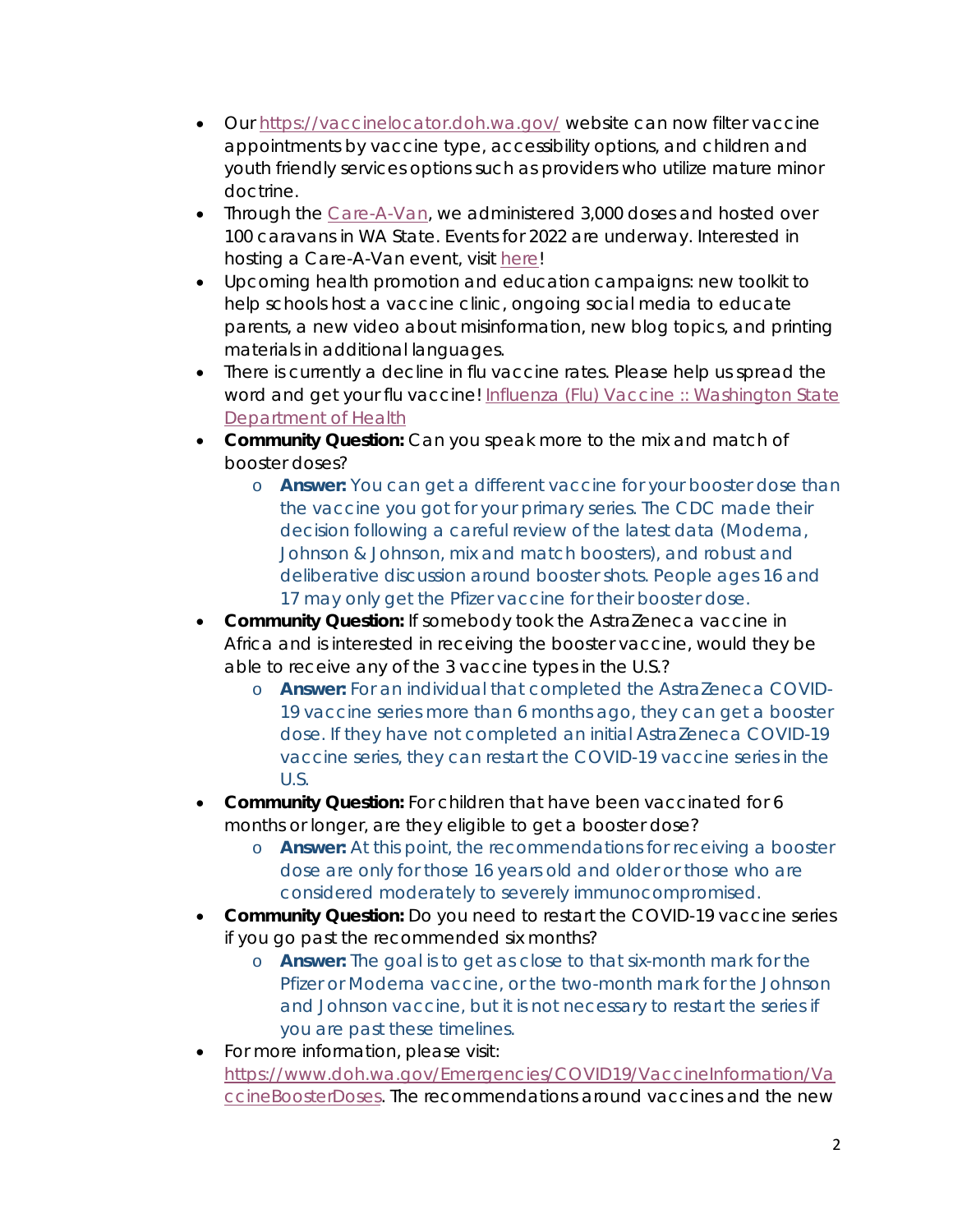variants will continue to evolve as more up to date information is available.

- **IV. Community Conversation – Small Group Discussions** 
	- **Youth Vaccine Access and Engagement: How to Best Reach Youth and Families**
		- o *What questions and/or concerns are you currently hearing from youth and families about the COVID-19 vaccine?* 
			- **Belief that natural immunity will provide enough protection** from COVID-19
			- **Misinformation about the severity of COVID-19**
			- **Misinformation about vaccine ingredients creating fear of** possible side effects from the vaccine
			- Confusion as to why there is a push for children and youth to get vaccinated when the earlier focus was on adults
	- **Building Vaccine Confidence: Community Concerns** 
		- o *What questions and/or concerns are you currently hearing from youth and families about the COVID-19 vaccine?*
			- **Misinformation about COVID-19 vaccine side effects**
			- **People would like to observe others getting vaccinated first** and base decisions on how vaccine impacts individual
			- **Misinformation about severity of COVID-19 in children**
		- o *Where do you and/or communities you directly serve generally receive COVID-19 information?*
			- **Many communities disproportionately impacted by COVID-**19 receive their information from trusted community leaders such as faith-based organizations. It is important to partner with the community to relay information.
			- The internet/social media
	- **Vaccine Access and Outreach for Individuals with Disabilities**
		- o *What questions and/or concerns are you currently hearing from youth and families about the COVID-19 vaccine?*
			- How to offer vaccine incentives
			- **Confusion about mixing and matching booster doses**
			- Challenge of pandemic fatique
			- Confusing messaging around boosters
			- Need more guidance around COVID-19 testing facilities -*Do they need to be outdoors? Do they need to have ventilation?*
			- **Long-term impacts of the vaccine**
	- **Community Care Efforts: Highlighting lessons learned, strategies, and challenges** 
		- o *Are there some innovative strategies you have incorporated into your pop-up or outreach?*
			- **•** Offering gift card incentives